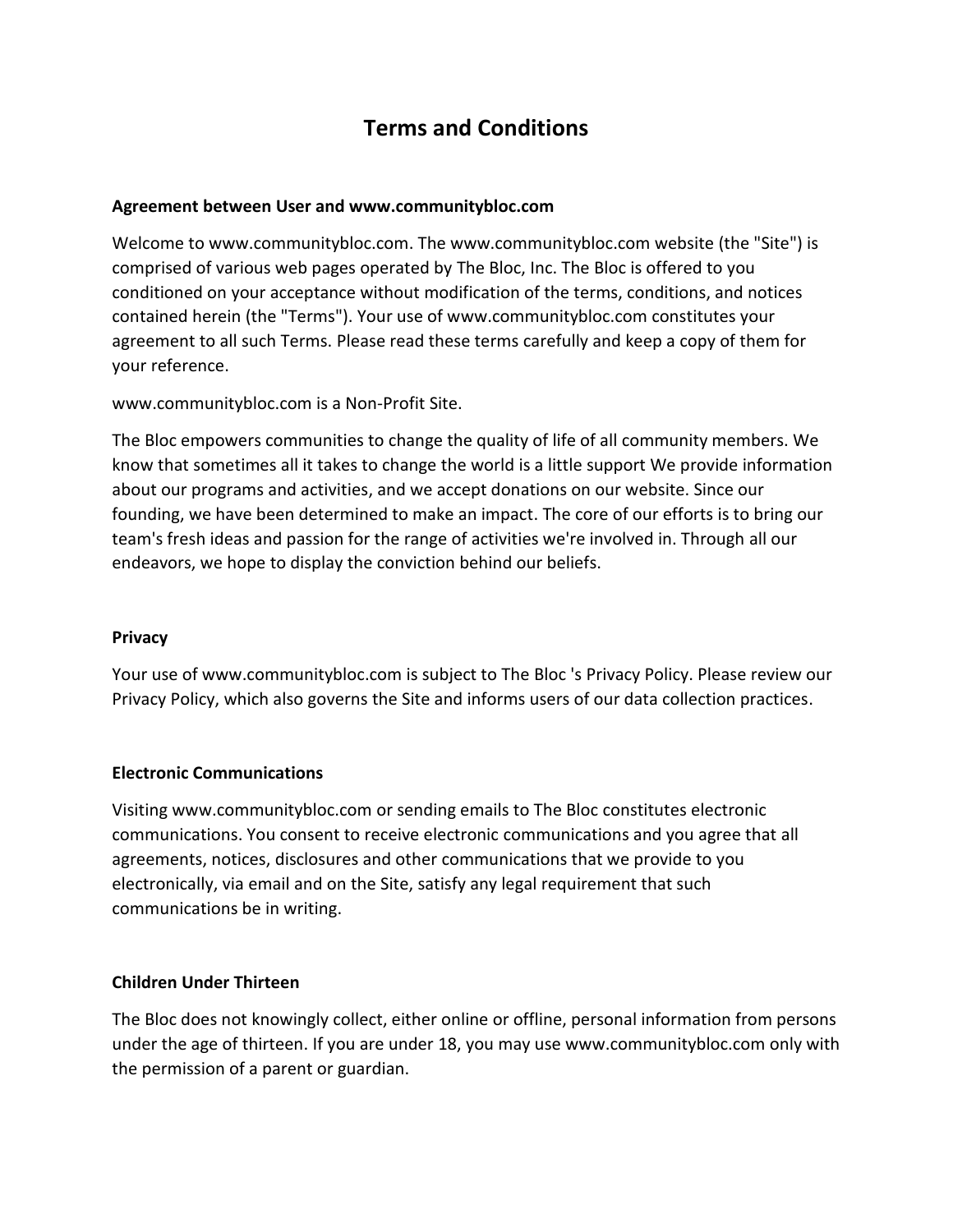## **Cancellation/Refund Policy**

We are grateful for your donation and support of our organization. If you have made an error in making your donation or change your mind about contributing to our organization, please contact us for a refund.

## **Links to Third Party Sites/Third Party Services**

www.communitybloc.com may contain links to other websites ("Linked Sites"). The Linked Sites are not under the control of The Bloc and The Bloc is not responsible for the contents of any Linked Site, including without limitation any link contained in a Linked Site, or any changes

or updates to a Linked Site. The Bloc is providing these links to you only as a convenience, and the inclusion of any link does not imply endorsement by The Bloc of the site or any association with its operators.

Certain services made available via www.communitybloc.com may be delivered by third party sites and organizations. By using any product, service or functionality originating from the www.communitybloc.com domain, you hereby acknowledge and consent that The Bloc may

share such information and data with any third party with whom The Bloc has a contractual relationship to provide the requested product, service, or functionality on behalf of www.communitybloc.com users and customers.

## **No Unlawful or Prohibited Use/lntellectual Property**

You are granted a non-exclusive, non-transferable revocable license to access and use www.communitybloc.com strictly under these terms of use. As a condition of your use of the Site, you warrant to The Bloc that you will not use the Site for any purpose that is unlawful or prohibited by these Terms. You may not use the Site in any manner which could damage, disable, overburden, or impair the Site or interfere with any other party's use and enjoyment of the Site. You may not obtain or attempt to obtain any materials or information through any means not intentionally made available or provided for through the Site.

All content included as part of the Service, such as text, graphics, logos, images, as well as the compilation thereof, and any software used on the Site, is the property of The Bloc or its suppliers and protected by copyright and other laws that protect intellectual property and proprietary rights. You agree to observe and abide by all copyright and other proprietary notices, legends or other restrictions contained in any such content and will not make any changes thereto.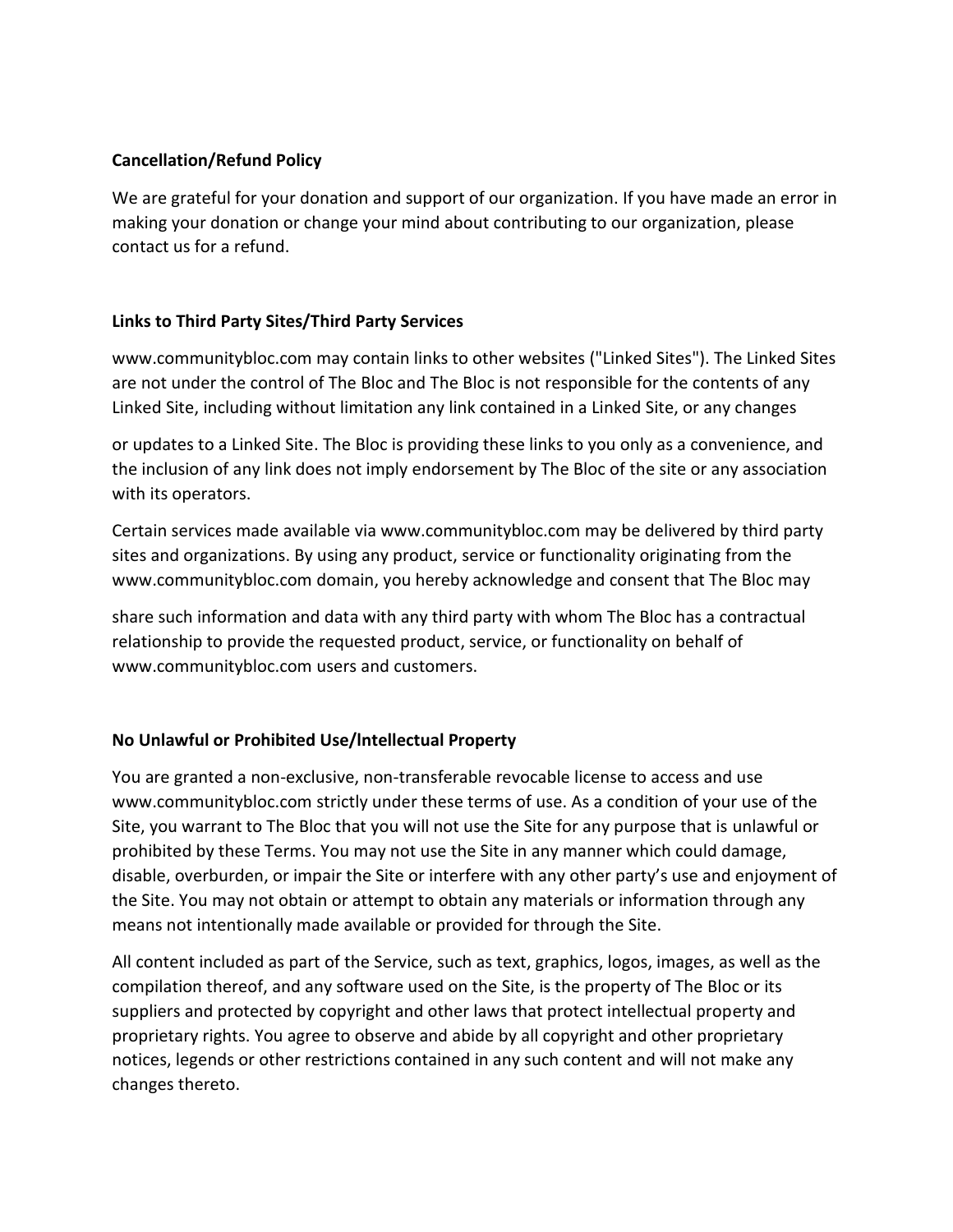You will not modify, publish, transmit, reverse engineer, participate in the transfer or sale, create derivative works, or in any way exploit any of the content, in whole or in part found on the Site. The Bloc content is not for resale. Your use of the Site does not entitle you to make any

unauthorized use of any protected content and you will not delete or alter any proprietary rights or attribution notices in any content. You will use protected content solely for your personal use and will make no other use of the content without the express written permission of The Bloc and the copyright owner. You agree that you do not acquire any ownership rights in any protected content. We do not grant you any licenses, express or implied, to the intellectual property of The Bloc or our licensors except as expressly authorized by these Terms.

### **International Users**

The Service is controlled, operated, and administered by The Bloc from our offices within the USA. If you access the Service from a location outside the USA, you are responsible for compliance with all local laws. You agree that you will not use The Bloc's Content accessed through www.communitybloc.com in any country or any manner prohibited by any applicable laws, restrictions, or regulations.

#### **Indemnification**

You agree to indemnify, defend, and hold harmless The Bloc its officers, directors, employees, agents and third parties, for any losses, costs, liabilities, and expenses (including reasonable attorney's fees) relating to or arising out of your use of or inability to use the Site or services, any user postings made by you, your violation of any terms of this Agreement or your violation of any rights of a third party, or your violation of any applicable laws, rules or regulations. The Bloc reserves the right, at its own cost to assume the exclusive defense and control of any matter otherwise subject to indemnification by you, in which event you will fully cooperate with The Bloc in asserting any available defenses.

### **Arbitration**

In the event, the parties are not able to resolve any dispute between them arising out of or concerning these Terms and Conditions, or any provisions hereof, whether in contract tort, or otherwise at law or in equity for damages or any other relief, then such dispute shall be resolved only by final and binding arbitration under the Federal Arbitration Act, conducted by a single neutral arbitrator and administered by the American Arbitration Association, or a similar arbitration service selected by the parties, in a location mutually agreed upon by the parties. The arbitrator's award shall be final, and judgment may be entered upon it in any court having jurisdiction. If any legal or equitable action, proceeding or arbitration arises out of or concerns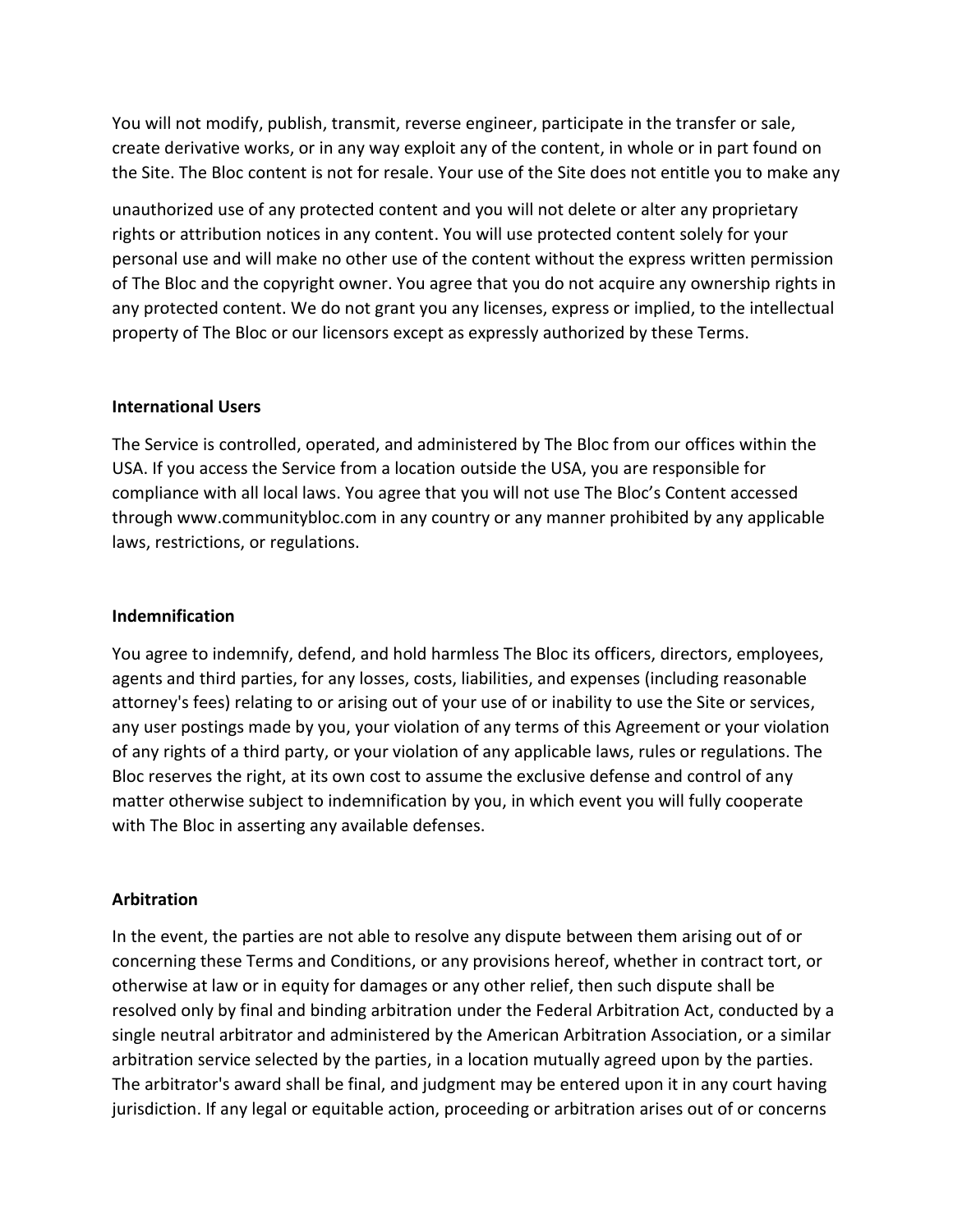these Terms and Conditions, the prevailing party shall be entitled to recover its costs and reasonable attorney's fees. The parties agree to arbitrate all disputes and claims about these Terms and Conditions or any disputes arising because of these Terms and Conditions, whether directly or indirectly, including Tort claims that are a result of these Terms and Conditions. The parties agree that the Federal Arbitration Act governs the interpretation and enforcement of this provision. The entire dispute, including the scope and enforceability of this arbitration provision, shall be determined by the Arbitrator. This arbitration provision shall survive the termination of these Terms and Conditions.

## **Class Action Waiver**

Any arbitration under these Terms and Conditions will take place on an individual basis, class arbitrations and class/representative/collective actions are not permitted. THE PARTIES AGREE THAT A PARTY MAY BRING CLAIMS AGAINST THE OTHER ONLY IN EACH'S INDIVIDUAL CAPACITY, AND NOT AS A PLAINTIFF OR CLASS MEMBER IN ANY PUTATIVE CLASS, COLLECTIVE AND/OR REPRESENTATIVE PROCEEDING, SUCH AS IN THE FORM OF A PRIVATE ATTORNEY ACTION AGAINST THE OTHER.

Further, unless both you and The Bloc agree otherwise, the arbitrator may not consolidate more than one person's claims and may not otherwise preside over any form of a representative or class proceeding.

### **Liability Disclaimer**

THE INFORMATION, SOFTWARE, PRODUCTS, AND SERVICES INCLUDED IN OR AVAILABLE THROUGH THE SITE INCLUDE INACCURACIES OR TYPOGRAPHICAL ERRORS. CHANGES ARE PERIODICALLY ADDED TO THE HEREIN. THE BLOC, INC AND/OR ITS SUPPLIERS MAY MAKE IMPROVEMENTS AND/OR CHANGES IN THE SITE AT ANY TIME.

THE BLOC, INC. AND OR ITS SUPPLIERS MAKE NO REPRESENTATIONS ABOUT THE SUITABILITY RELIABILITY, AVAILABILITY, TIMELINESS, AND ACCURACY OF THE INFORMATION, SOFTWARE, PRODUCTS, SERVICES, AND RELATED GRAPHICS CONTAINED ON THE SITE FOR ANY PURPOSE. TO THE MAXIMUM EXTENT PERMITTED BY APPLICABLE LAW, ALL SUCH INFORMATION, SOFTWARE, PRODUCTS, SERVICES RELATED GRAPHICS ARE PROVIDED "AS IS" WITHOUT

WARRANTY OR CONDITION OF ANY KIND. THE BLOC, INC AND/OR ITS SUPPLIERS HEREBY DISCLAIM ALL WARRANTIES AND CONDITIONS about THIS INFORMATION, SOFTWARE, PRODUCTS, SERVICES RELATED GRAPHICS, INCLUDING ALL IMPLIED WARRANTIES OR CONDITIONS OF MERCHANTABILITY, FITNESS FOR A PARTICULAR PURPOSE TITLE AND NON-INFRINGEMENT.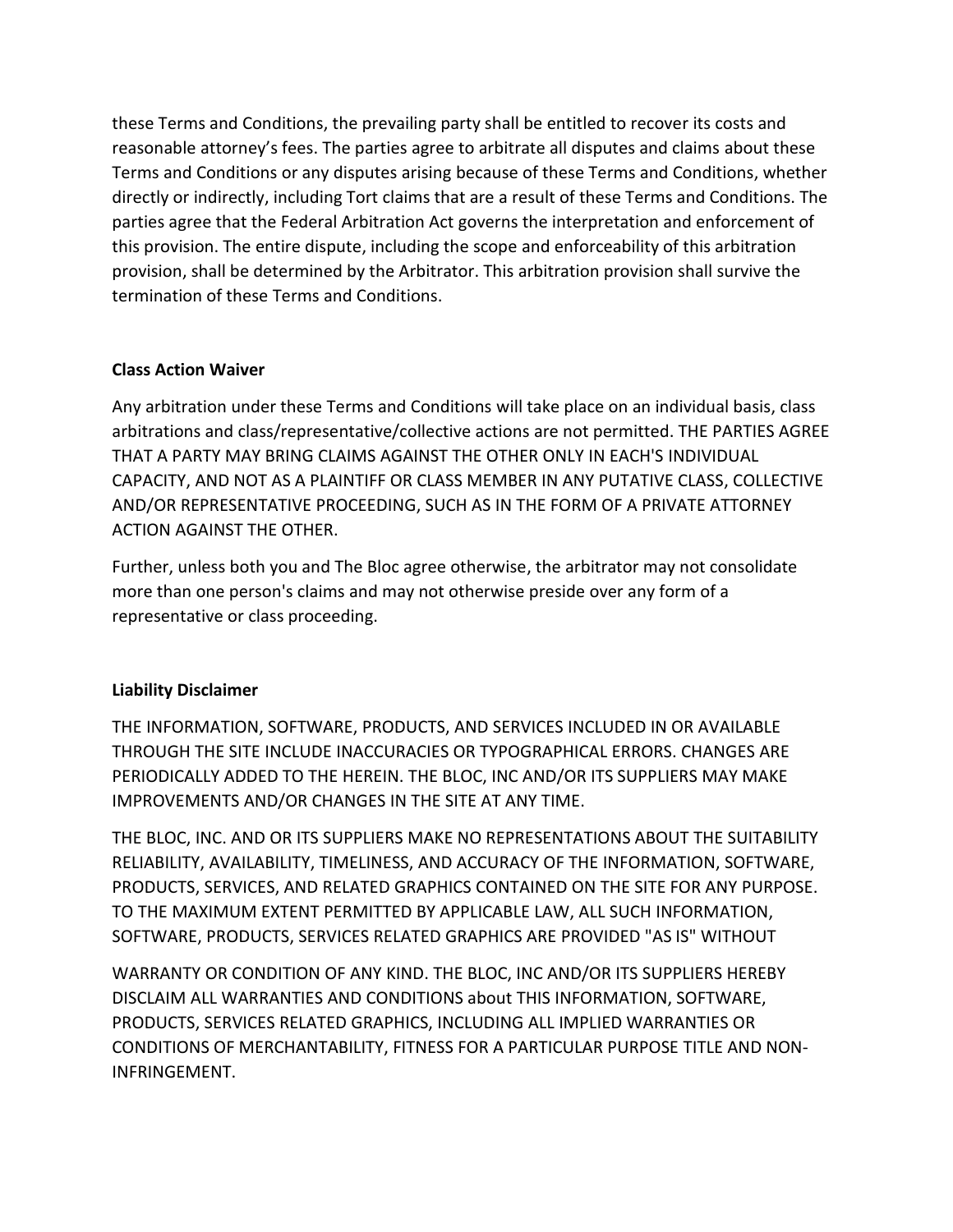TO THE MAXIMUM EXTENT PERMITTED BY APPLICABLE LAW, IN NO EVENTS SHALL THE BLOC, INC. AND/OR ITS SUPPLIERS BE LIABLE FOR DIRECT, INDIRECT, PUNITIVE INCIDENTAL, SPECIAL, CONSEQUENTIAL DAMAGES OR ANY DAMAGES 'WHATSOEVER INCLUDING, WITHOUT LIMITATION, DAMAGES FOR LOSS OF USE, DATA OR PROFITS, ARISING OUT OF OR IN ANY WAY CONNECTED WITH THE USE OR OF THE SITE, WITH THE DELAY OR INABILITY TO USE THE SITE OR RELATED SERVICES, THE PROVISION OF OR FAILURE TO PROVIDE SERVICES, OR FOR ANY INFORMATION, SOFTWARE, PRODUCTS, SERVICES AND RELATED GRAPHICS OBTAINED THROUGH THE SITE, OR OTHERWISE ARISING OUT OF THE USE OF THE SITE WHETHER BASED ON CONTRACT, TORT, NEGLIGENCE STRICT LIABILITY OR OTHERWISE, EVEN IF

THE BLOC, INC. OR ITS SUPPLIERS HAS BEEN ADVISED OF THE POSSIBILITY OF DAMAGES. BECAUSE SOME STATES/JURISDICTIONS DO NOT ALLOW THE EXCLUSION OR LIMITATION OF LIABILITY FOR CONSEQUENTIAL OR INCIDENTAL DAMAGES, THE ABOVE LIMITATION MAY NOT APPLY TO YOU IF YOU ARE DISSATISFIED WITH ANY PORTION OF THE SITE OR WITH ANY OF THESE TERMS OF USE, YOUR SOLE EXCLUSIVE REMEDY IS TO DISCONTINUE USING THE SITE.

## **Termination/Access Restriction**

The Bloc reserves the right, in its sole discretion, to terminate your access to the Site and the related services or any portion thereof at any time without notice. To the maximum extent permitted by law, this agreement is governed by the laws of the State of Nebraska and you hereby consent to the exclusive jurisdiction and venue of courts in Nebraska in all disputes arising out of or relating to the use of the Site. Use of the Site is unauthorized in any jurisdiction that does not give effect to all provisions of these Terms, including, without limitation, this section.

You agree that no joint venture, partnership, employment, or agency relationship exists between you and The Bloc because of this agreement or use of the Site. The Bloc 's performance of this agreement is subject to existing laws and legal process, and nothing contained in this agreement is in derogation of The Bloc 's right to comply with governmental, court and law enforcement requests or requirements relating to your use of the Site or information provided to or gathered by The Bloc concerning such use. If any part of this agreement is determined to be invalid or unenforceable under applicable law including, but not limited to, the warranty disclaimers and liability limitations set forth above, then the invalid or unenforceable provision will be deemed superseded by a valid, enforceable provision that most closely matches the intent of the original provision and the remainder of the agreement shall continue in effect.

Unless otherwise specified herein, this agreement constitutes the entire agreement between the user and The Bloc concerning the Site and it supersedes all prior or contemporaneous